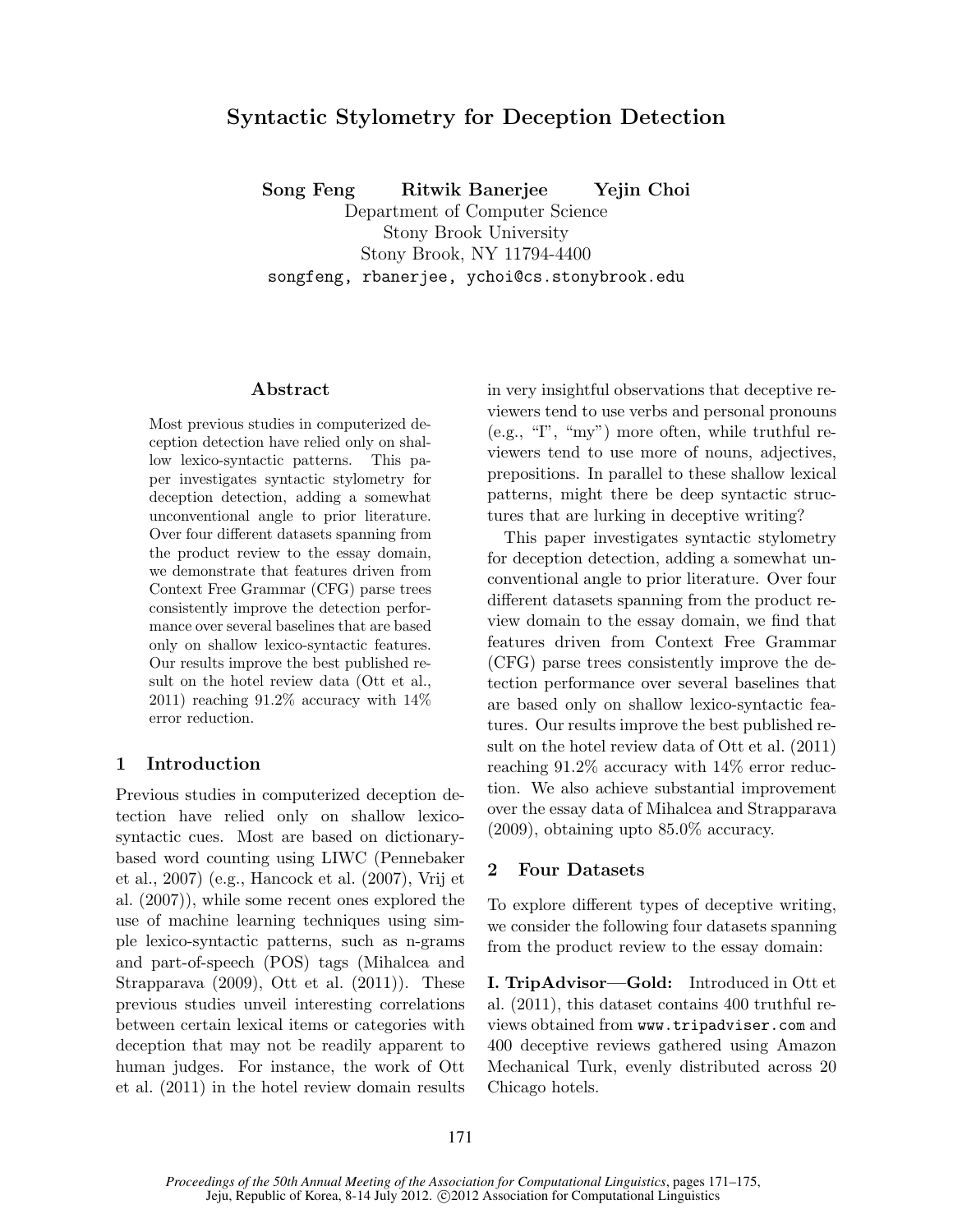| TRIPADVISOR-GOLD                           |                                                       | TRIPADVISOR-HEURISTIC                                 |                                                 |  |
|--------------------------------------------|-------------------------------------------------------|-------------------------------------------------------|-------------------------------------------------|--|
| DECEPTIVE                                  | TRUTHFUL                                              | DECEPTIVE                                             | TRUTHFUL                                        |  |
| $NP^{\wedge}PP \rightarrow DT$ NNP NNP NNP | $S \hat{B} \cap \overline{O} \cap T \rightarrow VP$ . | $NP^s \rightarrow PRP$                                | $VP^s \rightarrow VBZ NP$                       |  |
| $SBAR^{\wedge}NP \rightarrow S$            | $NP^{\wedge}NP \rightarrow \$CD$                      | $SBAR \hat{\otimes} \rightarrow WHADVP \hat{\otimes}$ | $NP^{\wedge}NP \rightarrow NNS$                 |  |
| $NP^{\wedge} VP \rightarrow NP SBAR$       | $PRN^{\wedge}NP \rightarrow LRBNP RRB$                | $VP \hat{S} \rightarrow VBD PP$                       | WHNP $\hat{\mathcal{B}}$ SBAR $\rightarrow$ WDT |  |
| $NP^{\wedge}NP \rightarrow PRPSNN$         | $NP^{\wedge}NP \rightarrow NNS$                       | $S^{\wedge}SBAR \rightarrow NP VP$                    | $NP^{\wedge}NP \rightarrow NP PP PP$            |  |
| $NP S \rightarrow DT NNP NNP NNP$          | $NP^s \rightarrow NN$                                 | $S \hat{\;}$ ROOT $\rightarrow$ PP NP VP.             | $NP^s \rightarrow EX$                           |  |
| $VP \hat{S} \rightarrow VBG PP$            | $NP^{\wedge}PP \rightarrow DTNNP$                     | $VP^s \rightarrow VBD S$                              | $NX^*NX \rightarrow JJNN$                       |  |
| $NP^{\wedge}PP \rightarrow PRPSNN$         | $NP^{\wedge}PP \rightarrow CD$ NNS                    | $NP S \rightarrow NP CC NP$                           | $NP^{\wedge}NP \rightarrow NPPP$                |  |
| $VP \hat{S} \rightarrow MD ADVP VP$        | $NP^N \rightarrow NP^N$                               | $NP S \rightarrow PRPS NN$                            | $VP \hat{S} \rightarrow VBZ RB NP$              |  |
| $VP \hat{S} \rightarrow TO VP$             | $PRN^NP \rightarrow LRB PP RRB$                       | $NP^{\wedge}PP \rightarrow DTNNP$                     | $PP^{\wedge}NP \rightarrow IN NP$               |  |
| $ADJP^{\wedge}NP \rightarrow RBSJJ$        | $NP^N P \rightarrow CD NNS$                           | $NP^{\wedge}PP \rightarrow PRPSNN$                    | $PP^{\wedge}ADJP \rightarrow TO NP$             |  |

Table 1: Most discriminative rewrite rules  $(\hat{r})$ : hotel review datasets



Figure 1: Parsed trees

II. TripAdvisor—Heuristic: This dataset contains 400 truthful and 400 deceptive reviews harvested from www.tripadviser.com, based on fake review detection heuristics introduced in Feng et al.  $(2012).<sup>1</sup>$ 

III. Yelp: This dataset is our own creation using www.yelp.com. We collect 400 filtered reviews and 400 displayed reviews for 35 Italian restaurants with average ratings in the range of [3.5, 4.0]. Class labels are based on the meta data, which tells us whether each review is filtered by Yelp's automated review filtering system or not. We expect that filtered reviews roughly correspond to deceptive reviews, and displayed reviews to truthful ones, but not without considerable noise. We only collect 5-star reviews to avoid unwanted noise from varying degree of sentiment.

IV. Essays: Introduced in Mihalcea and Strapparava (2009), this corpus contains truthful and deceptive essays collected using Amazon Mechanic Turk for the following three topics: "Abortion" (100 essays per class), "Best Friend" (98 essays per class), and "Death Penalty" (98 essays per class).

## 3 Feature Encoding

Words Previous work has shown that bag-ofwords are effective in detecting domain-specific deception (Ott et al., 2011; Mihalcea and Strapparava, 2009). We consider unigram, bigram, and the union of the two as features.

Shallow Syntax As has been used in many previous studies in stylometry (e.g., Argamon-Engelson et al. (1998), Zhao and Zobel (2007)), we utilize part-of-speech (POS) tags to encode shallow syntactic information. Note that Ott et al. (2011) found that even though POS tags are effective in detecting fake product reviews, they are not as effective as words. Therefore, we strengthen POS features with unigram features.

Deep syntax We experiment with four different encodings of production rules based on the Probabilistic Context Free Grammar (PCFG) parse trees as follows:

- r: unlexicalized production rules (i.e., all production rules except for those with terminal nodes), e.g.,  $NP_2 \rightarrow NP_3$  SBAR.
- r∗: lexicalized production rules (i.e., all production rules), e.g.,  $PRP \rightarrow "you".$
- $\hat{r}$ : unlexicalized production rules combined with the grandparent node, e.g.,  $NP_2 \hat{\;} VP$

<sup>&</sup>lt;sup>1</sup>Specifically, using the notation of Feng et al.  $(2012)$ , we use data created by STRATEGY-distΦ heuristic, with  $H_S$ , S as deceptive and  $H'_S$ , T as truthful.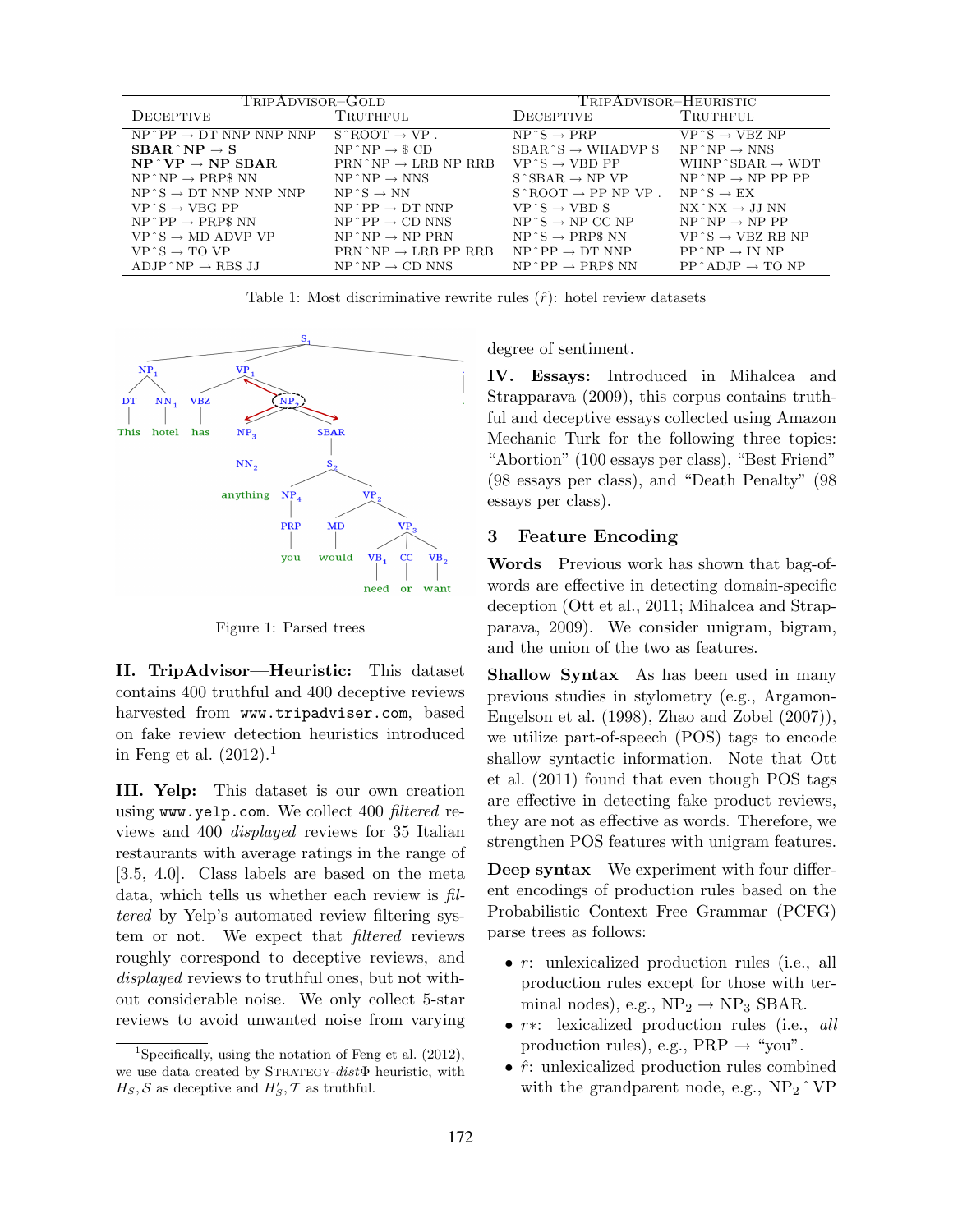|                |                              | <b>TRIPADVISOR</b> |             | YELP | <b>ESSAY</b> |              |          |
|----------------|------------------------------|--------------------|-------------|------|--------------|--------------|----------|
|                |                              | GOLD               | <b>HEUR</b> |      | ABORT        | <b>BSTFR</b> | DEATH    |
|                | unigram                      | 88.4               | 74.4        | 59.9 | 70.0         | 77.0         | 67.4     |
| words          | bigram                       | 85.8               | 71.5        | 60.7 | 71.5         | 79.5         | $55.5\,$ |
|                | $\text{uni} + \text{bigram}$ | 89.6               | 73.8        | 60.1 | 72.0         | 81.5         | 65.5     |
|                | $pos(n=1) + unigram$         | 87.4               | 74.0        | 62.0 | 70.0         | 80.0         | 66.5     |
| shallow syntax | $pos(n=2) + unigram$         | 88.6               | 74.6        | 59.0 | 67.0         | 82.0         | 66.5     |
| $+$ words      | $pos(n=3) + unigram$         | 88.6               | 74.6        | 59.3 | 67.0         | 82.0         | 66.5     |
|                | r                            | 78.5               | 65.3        | 56.9 | 62           | 67.5         | 55.5     |
| deep syntax    | $\hat{r}$                    | 74.8               | 65.3        | 56.5 | 58.5         | 65.5         | 56.0     |
|                | $r*$                         | 89.4               | 74.0        | 64.0 | 70.1         | 77.5         | 66.0     |
|                | $\hat{r}$ *                  | 90.4               | 75          | 63.5 | 71.0         | 78           | 67.5     |
|                | $+$ unigram<br>$r_{\rm}$     | 89.0               | 74.3        | 62.3 | 76.5         | 82.0         | 69.0     |
| deep syntax    | $\hat{r}$<br>$+$ unigram     | 88.5               | 74.3        | 62.5 | 77.0         | 81.5         | 70.5     |
| $+$ words      | $r* +$ unigram               | 90.3               | 75.4        | 64.3 | 74.0         | 85.0         | 71.5     |
|                | $\hat{r}$ + unigram          | 91.2               | 76.6        | 62.1 | 76.0         | 84.5         | 71.0     |

Table 2: Deception Detection Accuracy (%).

 $_1 \rightarrow NP_3$  SBAR.

•  $\hat{r}$ <sup>\*</sup>: lexicalized production rules (i.e., *all* production rules) combined with the grandparent node, e.g.,  $PRP^N P_4 \rightarrow "you".$ 

## 4 Experimental Results

For all classification tasks, we use SVM classifier, 80% of data for training and 20% for testing, with 5-fold cross validation.<sup>2</sup> All features are encoded as tf-idf values. We use Berkeley PCFG parser (Petrov and Klein, 2007) to parse sentences. Table 2 presents the classification performance using various features across four different datasets introduced earlier.<sup>3</sup>

#### 4.1 TripAdvisor–Gold

We first discuss the results for the TripAdvisor– Gold dataset shown in Table 2. As reported in Ott et al. (2011), bag-of-words features achieve surprisingly high performance, reaching upto 89.6% accuracy. Deep syntactic features, encoded as  $\hat{r}$ <sup>\*</sup> slightly improves this performance, achieving 90.4% accuracy. When these syntactic features are combined with unigram features, we attain the best performance of 91.2% accuracy,

yielding 14% error reduction over the word-only features.

Given the power of word-based features, one might wonder, whether the PCFG driven features are being useful only due to their lexical production rules. To address such doubts, we include experiments with unlexicalized rules, r and  $\hat{r}$ . These features achieve 78.5% and 74.8% accuracy respectively, which are significantly higher than that of a random baseline (∼50.0%), confirming statistical differences in deep syntactic structures. See Section 4.4 for concrete exemplary rules.

Another question one might have is whether the performance gain of PCFG features are mostly from local sequences of POS tags, indirectly encoded in the production rules. Comparing the performance of [shallow syntax+words] and [deep syntax+words] in Table 2, we find statistical evidence that deep syntax based features offer information that are not available in simple POS sequences.

#### 4.2 TripAdvisor–Heuristic & Yelp

The performance is generally lower than that of the previous dataset, due to the noisy nature of these datasets. Nevertheless, we find similar trends as those seen in the TripAdvisor–Gold dataset, with respect to the relative performance differences across different approaches. The sig-

<sup>&</sup>lt;sup>2</sup>We use LIBLINEAR (Fan et al., 2008) with L2regulization, parameter optimized over the 80% training data (3 folds for training, 1 fold for testing).

<sup>&</sup>lt;sup>3</sup>Numbers in *italic* are classification results reported in Ott et al. (2011) and Mihalcea and Strapparava (2009).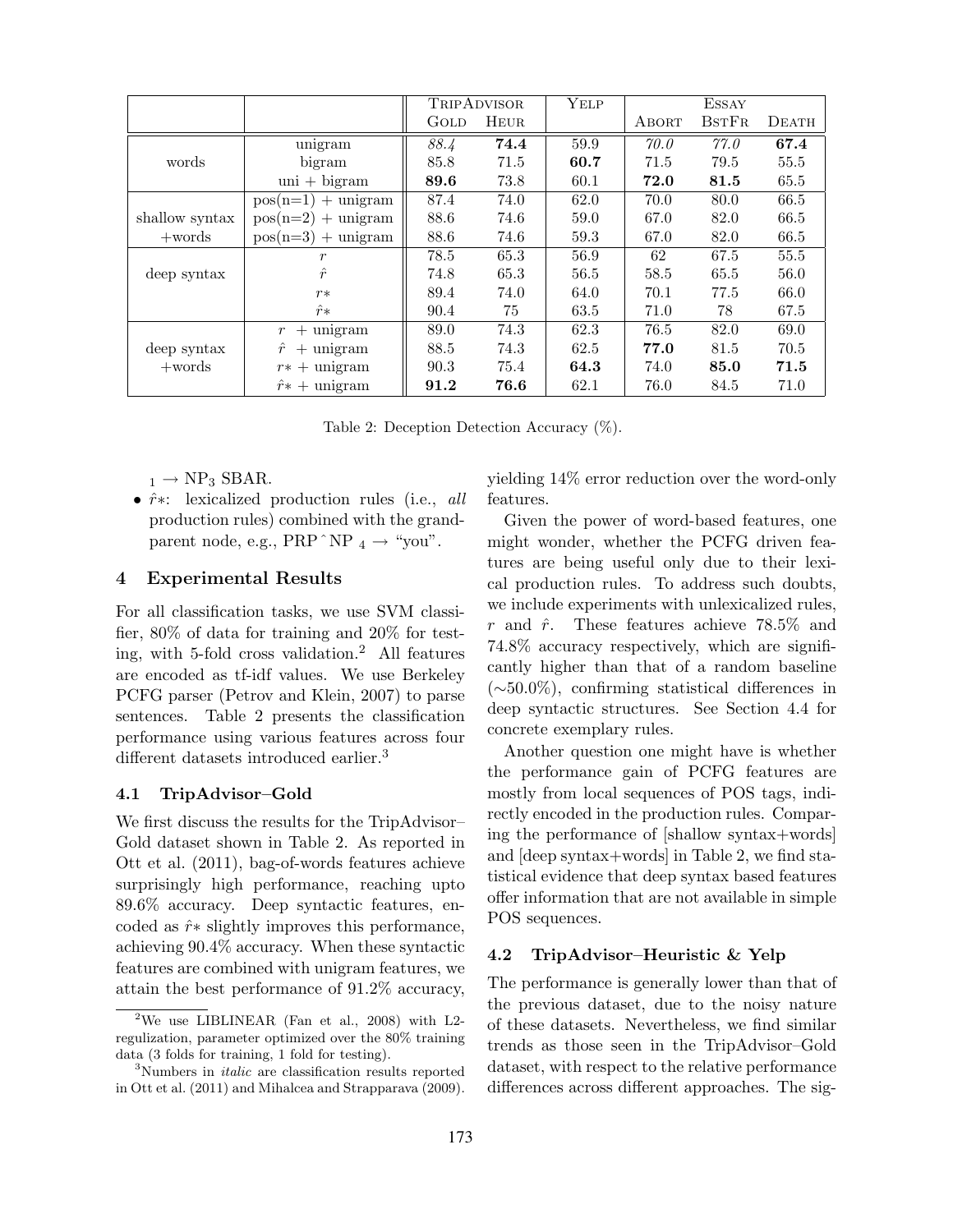| TRIPADVISOR-GOLD |            | TRIPADVISOR-HEUR |                 |  |
|------------------|------------|------------------|-----------------|--|
| $\rm DECEP$      | TRUTH      | DECEP            | TRUTH           |  |
| VР               | PRN        | VР               | <b>PRN</b>      |  |
| <b>SBAR</b>      | ЭΡ         | <b>WHADVP</b>    | NX <sub>1</sub> |  |
| WHADVP           | S          | <b>SBAR</b>      | <b>WHNP</b>     |  |
| ADVP             | <b>PRT</b> | <b>WHADJP</b>    | ADJP            |  |
| CONJP            | HCP        | <b>INTJ</b>      | WHPP            |  |

Table 3: Most discriminative phrasal tags in PCFG parse trees: TripAdvisor data.

nificance of these results comes from the fact that these two datasets consists of real (fake) reviews in the wild, rather than manufactured ones that might invite unwanted signals that can unexpectedly help with classification accuracy. In sum, these results indicate the existence of the statistical signals hidden in deep syntax even in real product reviews with noisy gold standards.

## 4.3 Essay

Finally in Table 2, the last dataset Essay confirms the similar trends again, that the deep syntactic features consistently improve the performance over several baselines based only on shallow lexico-syntactic features. The final results, reaching accuracy as high as 85%, substantially outperform what has been previously reported in Mihalcea and Strapparava (2009). How robust are the syntactic cues in the cross topic setting? Table 4 compares the results of Mihalcea and Strapparava (2009) and ours, demonstrating that syntactic features achieve substantially and surprisingly more robust results.

#### 4.4 Discriminative Production Rules

To give more concrete insights, we provide 10 most discriminative unlexicalized production rules (augmented with the grand parent node) for each class in Table 1. We order the rules based on the feature weights assigned by LIB-LINEAR classifier. Notice that the two production rules in bolds —  $[SBAR^NP \rightarrow S]$  and  $[NP]$  $\hat{\;} VP \rightarrow NP$  SBAR  $\sim$  are parts of the parse tree shown in Figure 1, whose sentence is taken from an actual fake review. Table 3 shows the most discriminative phrasal tags in the PCFG parse

| training:         | $A \& B$ | $A \& D$         | $\mathbf{B} \& \mathbf{D}$ |
|-------------------|----------|------------------|----------------------------|
| testing:          | DeathPen | $\text{BestFrn}$ | Abortion                   |
| ${\rm M\&S}$ 2009 | 58.7     | 58.7             | 62.0                       |
| $r*$              | 66.8     | 70.9             | 69.0                       |

Table 4: Cross topic deception detection accuracy: Essay data

trees for each class. Interestingly, we find more frequent use of VP, SBAR (clause introduced by subordinating conjunction), and WHADVP in deceptive reviews than truthful reviews.

## 5 Related Work

Much of the previous work for detecting deceptive product reviews focused on related, but slightly different problems, e.g., detecting duplicate reviews or review spams (e.g., Jindal and Liu (2008), Lim et al. (2010), Mukherjee et al.  $(2011)$ , Jindal et al.  $(2010)$  due to notable difficulty in obtaining gold standard labels.<sup>4</sup> The Yelp data we explored in this work shares a similar spirit in that gold standard labels are harvested from existing meta data, which are not guaranteed to align well with true hidden labels as to deceptive v.s. truthful reviews. Two previous work obtained more precise gold standard labels by hiring Amazon turkers to write deceptive articles (e.g., Mihalcea and Strapparava (2009), Ott et al. (2011)), both of which have been examined in this study with respect to their syntactic characteristics. Although we are not aware of any prior work that dealt with syntactic cues in deceptive writing directly, prior work on hedge detection (e.g., Greene and Resnik (2009), Li et al. (2010)) relates to our findings.

## 6 Conclusion

We investigated syntactic stylometry for deception detection, adding a somewhat unconventional angle to previous studies. Experimental results consistently find statistical evidence of deep syntactic patterns that are helpful in discriminating deceptive writing.

<sup>&</sup>lt;sup>4</sup>It is not possible for a human judge to tell with full confidence whether a given review is a fake or not.